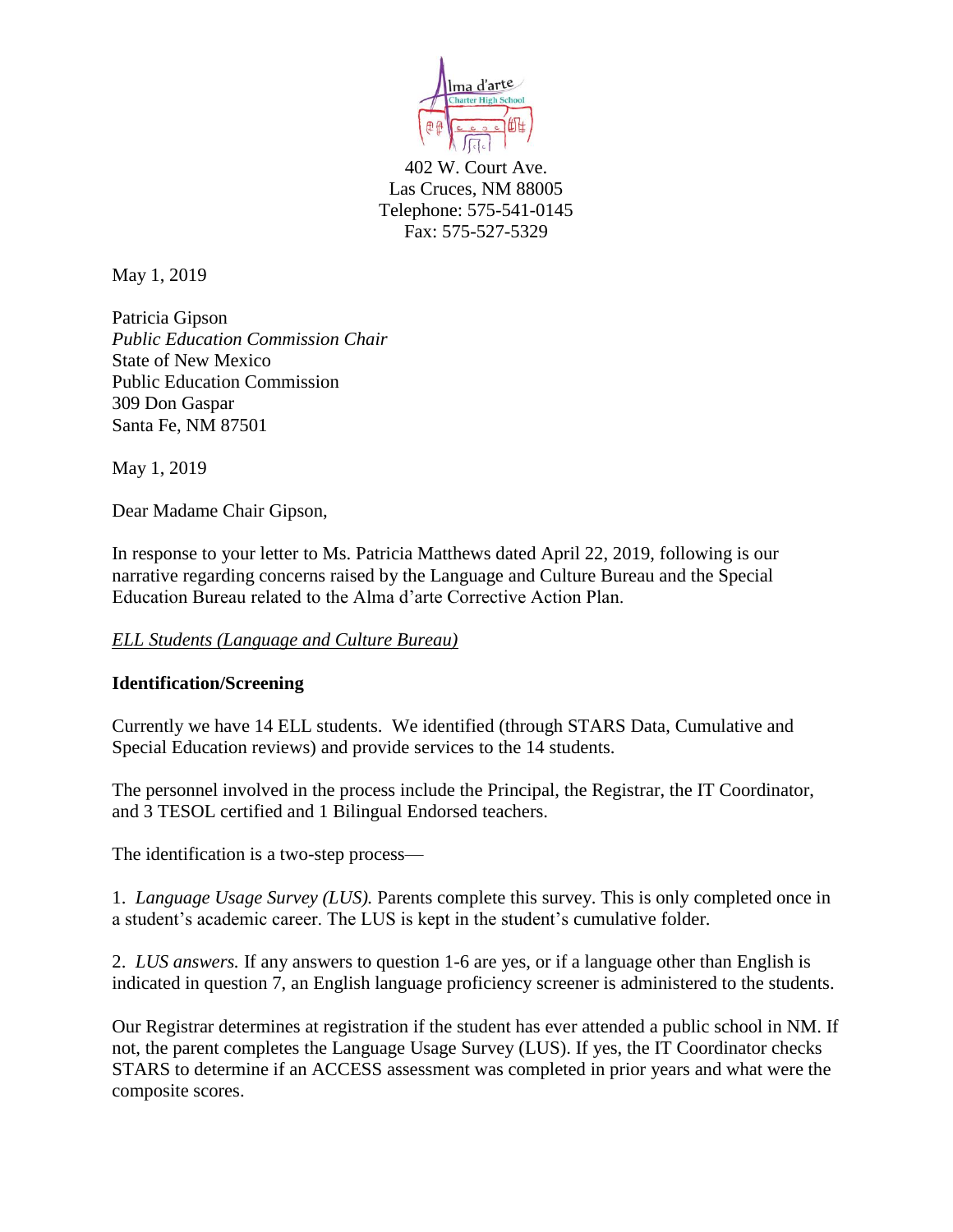The ELP composite score(s) determines the identification of the student. If the composite score is under 5, the student is a **current** EL. If the composite score is 5 or higher, the student has exited from EL status and is identified as Reclassified Fluent English Proficient (RFEP). We have done a thorough audit of all cumulative folders and student records and can move forward with the knowledge that all students have been identified.

Alma uses and has only used the WIDA Screener for assessment.

Alma has an "opt out" letter available for parents who do not want their child to receive EL services. When parents are notified of test results, there is also a parental "opt out" letter; however, the EL student is tested annually on the WIDA ACCESS until or unless the student scores 5.0 or better. The Principal shares results with teachers who build target goals for areas of weakness. Results are kept in the student's cumulative folder.

## **Placement**

It was noted by the Language and Culture Bureau that Alma took 14 days for a placement after the WIDA Screener results. This is incorrect. The results for use in placement are done within 5 days or less at registration. In addition, Alma, depending on the needs of the student, offers the assessment to be administered either in a paper-based or online format.

We will place students in 2019-20 in an ELD course (beginner or intermediate/advanced) and strategies will be used across all curriculum.

# **Servicing ELs**

We monitor student progress through PowerSchool, student records, teacher feedback, and Zeros Aren't Possible (ZAP) tutoring. We have hired an ELA 11 teacher who was an ELD tutor at New America Charter High School. Our Special Education teacher is also TESOL endorsed.

# **Exiting ELs**

Alma uses the Next Step Plan format to ensure that the exiting EL students continue to be monitored for academic progress for at least two years. This is a school-wide system that monitors if students are succeeding in their academic success and receive adequate support. In addition, the Platica teacher (homeroom) has access to all the academic records and regularly reviews their student's grades and needs in all their classes. They work with the individual student and the parent to ensure all courses and academic needs are addressed.

## **Staffing and Professional Development**

In addition to TESOL and Bilingual endorsed teachers, we have a bilingual support staff (registrar, Secretary, custodian, and accountant). Predominantly, all teachers received training through Las Cruces Schools on ELD in 2017. We reviewed this training in PD for returning and faculty and new hires. Currently, we are reviewing resources for ELD, short cycle assessment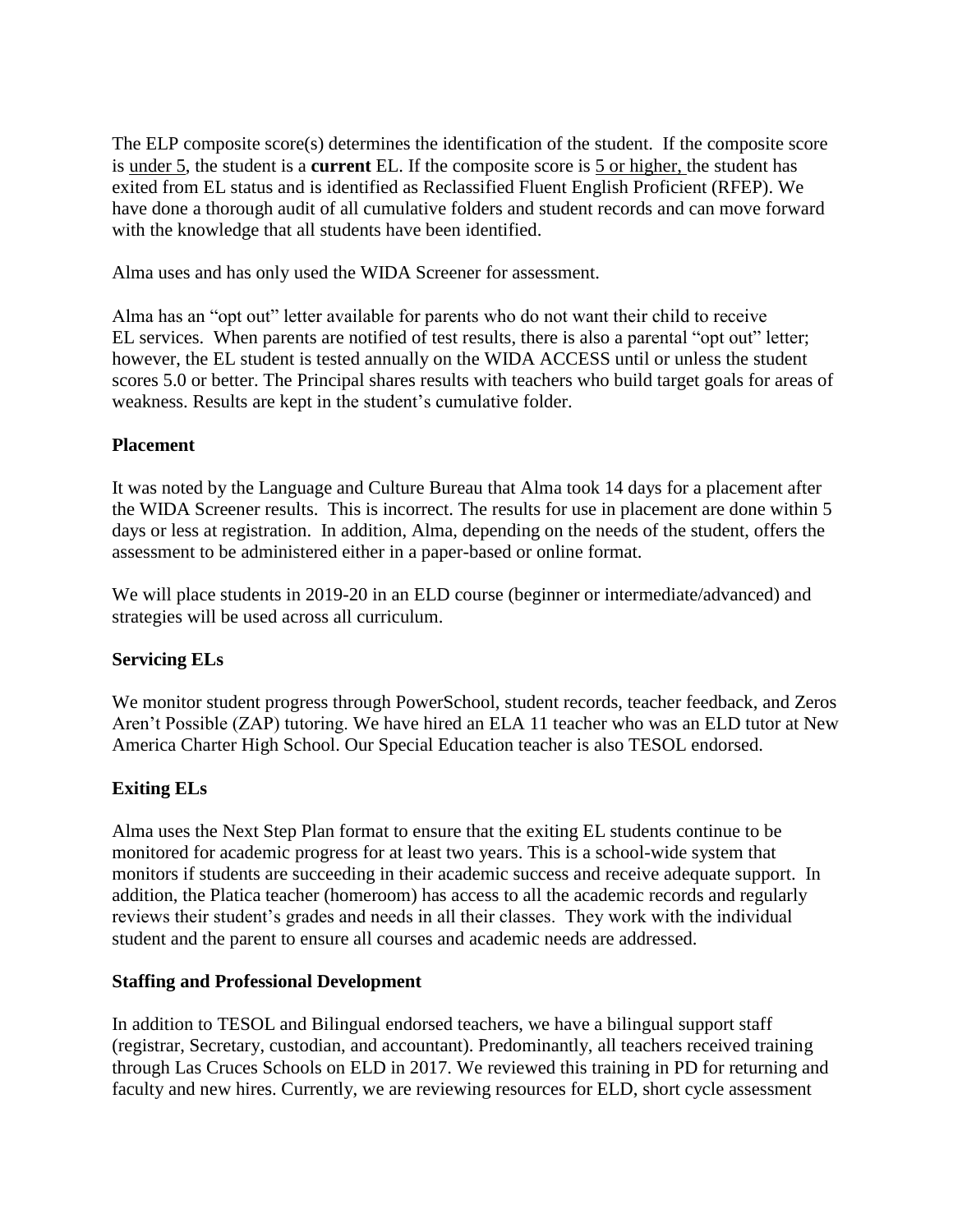(NWEA MAP) and additional PD for the Principal and Staff. Each teacher maintains a folder of touchstone strategies for serving students.

An ELD Coordinator will be a new position in the 2019-20 budget. Currently, we have designated Katherine Cady, TESOL endorsed ELA teacher (who is also an expert in dyslexia and tutors for the Dyslexia Institute) who holds a Master of Arts in Special Education (earned because she wanted to reach more of our students) as our coordinator. A delay in recruiting and hiring EL staff is one of the issues for PEC underlying the Notice of Concern. However, we believe we were not given credit that currently we have 3 staff that are TESOL/Bilingual endorsed and our Special Education Coordinator is also endorsed in TESOL. In addition, we hired two new faculty to support math and English. Both are bilingual and have extensive experience supporting and tutoring EL students. Further, any new teacher position hired will require a TESOL/Bilingual endorsement.

## *Special Education Students (Special Education Bureau)*

I respectfully disagree with your characterization of Alma's model of service and failure to grasp the fundamental concepts of IDEA. Alma is committed to providing exceptional services to Special Education students and to correct any missteps by the prior administrator. On November 12, 2018, I hired a new Special Education Coordinator to review our records and systems and to ensure that we are meeting all requirements. Ms. Beidler has 17 years of special education experience and has the following endorsements: Level 3A, Special Education TESOL, and Level 3B Administration. Before being hired permanently, we audited all special education files with a licensed diagnostician. The deficiencies found are what led to the absence of a special education teacher who was placed on administrative leave. Our new coordinator has been working diligently reviewing all IEPs and verifying that services are provided in accordance with the IEP and evaluation data. As a matter of practice she meets with staff regularly to ensure that these documents are implemented appropriately.

The current special education teacher at Alma d' arte was a Special Education Coordinator in the second largest school district in the state of NM, and has provided numerous trainings on Special Education compliance. She is very familiar with 34 CFR Parts 300 and 301, and NMAC Title 6 Chapter 29. She has taught Special Education classes at the college level teaching aspiring teachers about the laws that govern special education. She brought Las Cruces Public Schools from 41% compliance on State Performance Indicator 13 to 100% in less than one year. She has attended numerous LRP conferences and trainings to stay abreast of trends in litigious situations surrounding special education. There is an absolute awareness that IEPs need to be written according to a student's educational need. A review of existing educational data (REED), (to include teacher feedback, test scores, grades, attendance) is done prior to every IEP, and discussions are held with all IEP members present, (Parent, Student, General Education Teacher, Special Education Teacher, Administrator, and Ancillary Staff as needed) and placement is made as a team decision.

Another factor that should be considered is the class size at Alma d'arte. Alma d' arte normally does not have a class size of more than fifteen students which allows teachers to give students more individualized attention. A student at Alma d'arte can have special education support up to